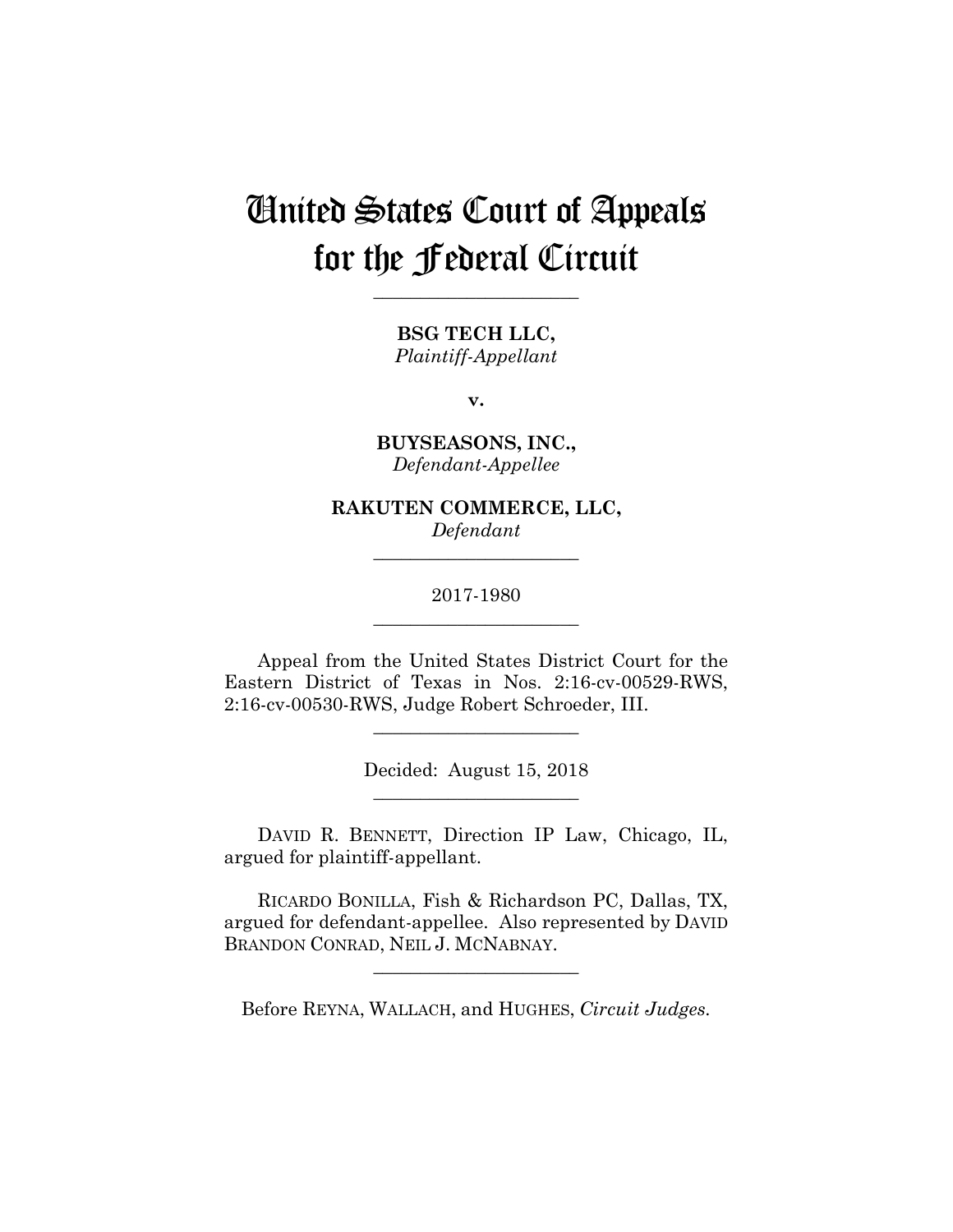### HUGHES, *Circuit Judge*.

BSG Tech LLC sued BuySeasons, Inc. for infringement of several patents related to systems and methods for indexing information stored in wide access databases. BuySeasons sought dismissal of the suit based on its contention that none of the asserted patent claims were patent-eligible under 35 U.S.C. § 101. The district court ultimately agreed with BuySeasons and held all asserted claims invalid as ineligible under § 101. We agree with the district court that the asserted claims are ineligible and, thus, affirm.

I

All three of BSG Tech's asserted patents, U.S. Patent Nos. 6,035,294, 6,243,699, and 6,195,652, have substantially overlapping specifications and are directed to a "self-evolving generic index" for organizing information stored in a database. '294 patent col. 3 ll. 24–25. This indexing software organizes information about various items using classifications, parameters, and values. *Id.* at col. 4 ll. 28–42, col. 6 ll. 38–61. For example, information about a car could be organized as a series of classifications, such as a first "Automobile" classification, a second "Used Vehicle" classification, and a third "Sports Utility Vehicle" classification. *Id.* at col. 4 ll. 31–34. Alternatively, items could be described using parameters and values. A parameter is a set of qualities that an item could possess, while a value is the specific quality that the item possesses. For instance, items in the database could be classified using the "color" parameter, while each item in the database will have a specific color value like "red" or "blue." *Id.* at col. 3 ll. 30–45.

Prior art indices also organized information using classifications, parameters, and values. According to the patents' specifications, prior "specialty indices" organized information about specific types of products or services. For example, a real estate specialty index could use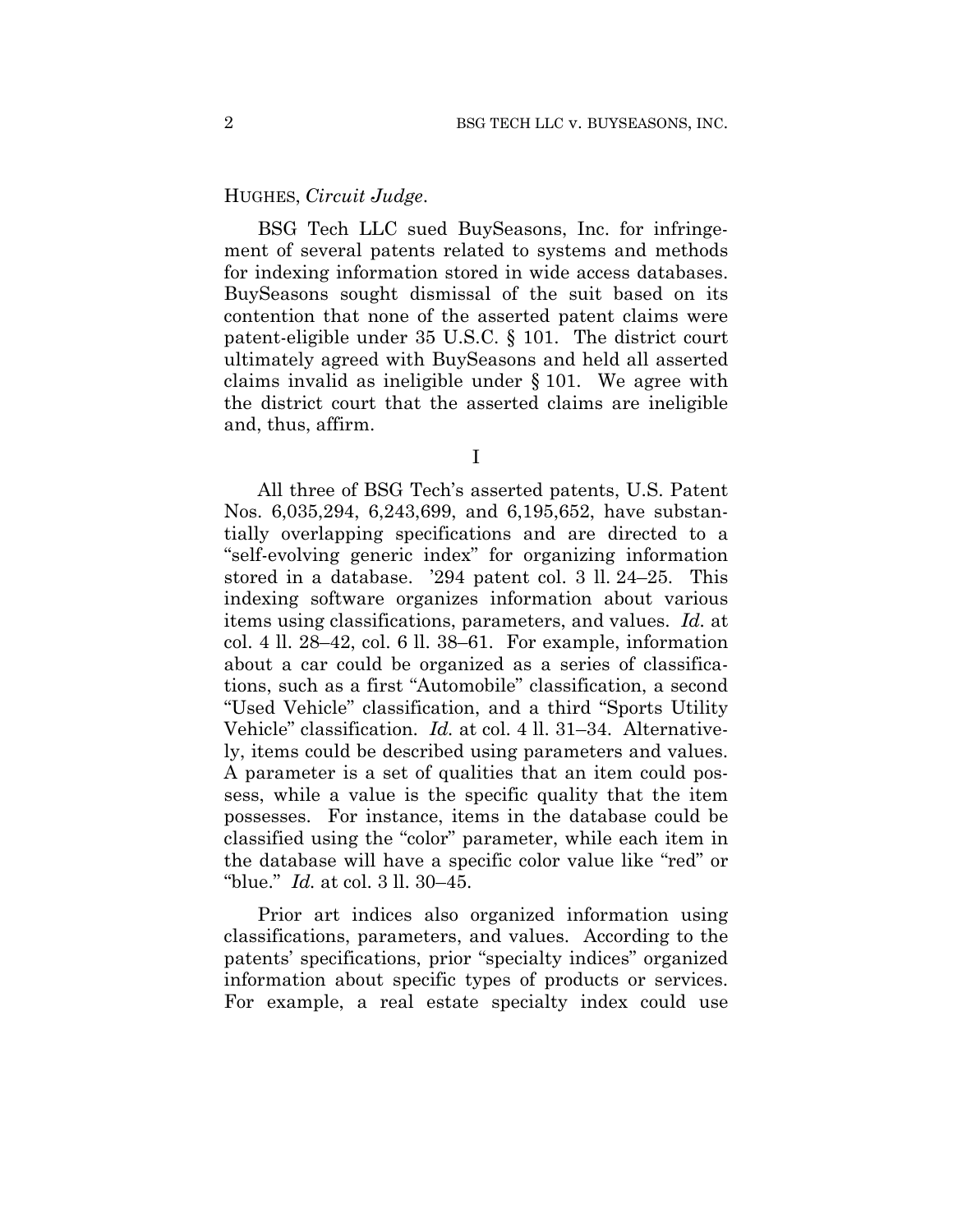property classifications like commercial or residential; organize properties using parameters like location or square footage; and store data corresponding to the values of those parameters. *Id.* at col. 1 ll. 49–57. Database users could more finely control their searches for particular data entries by using parameters and values to limit search results. *Id.* at col. 2 ll. 60–62. The specifications also describe "hierarchical indices" that sorted information about products and services by tiers of increasingly narrow classifications. *Id.* at col. 2 ll. 30–42. Using this type of index, a user searching for the geographical location of a service could find services in Los Angeles by continuously narrowing from broader categories like North America, United States, California, and Southern California. *Id.* at col. 2 ll. 39–42.

BSG Tech alleges that these prior art indices suffered from several shortcomings. Specialty indices enabled refined searching through use of parameter combinations, but the parameters used to describe one item were often inapplicable to other items. *Id.* at col. 1 ll. 60–67. For example, parameters that helpfully differentiate real estate properties, like square footage, would be useless for categorizing cars. *Id.* at col. 1 ll. 53–67. As a result, these specialty indices could not handle information about wide ranges of products and services. *Id.* While hierarchical indices could organize information about wide ranges of products and services by sorting them into distinct categories, these indices did not allow users "to select small subsets of records, and to sort the selected records, based upon parameters." *Id.* at col. 2 ll. 30–48.

The patents teach that the "self-evolving" aspect of the claimed invention addresses these shortcomings by enabling users to "add new parameters for use in describing items." *Id.* at col. 3 ll. 26–27. Although users are free to add any new parameter to the index, the claimed invention seeks to guide user inputs to maintain consistency in how different users describe items. To guide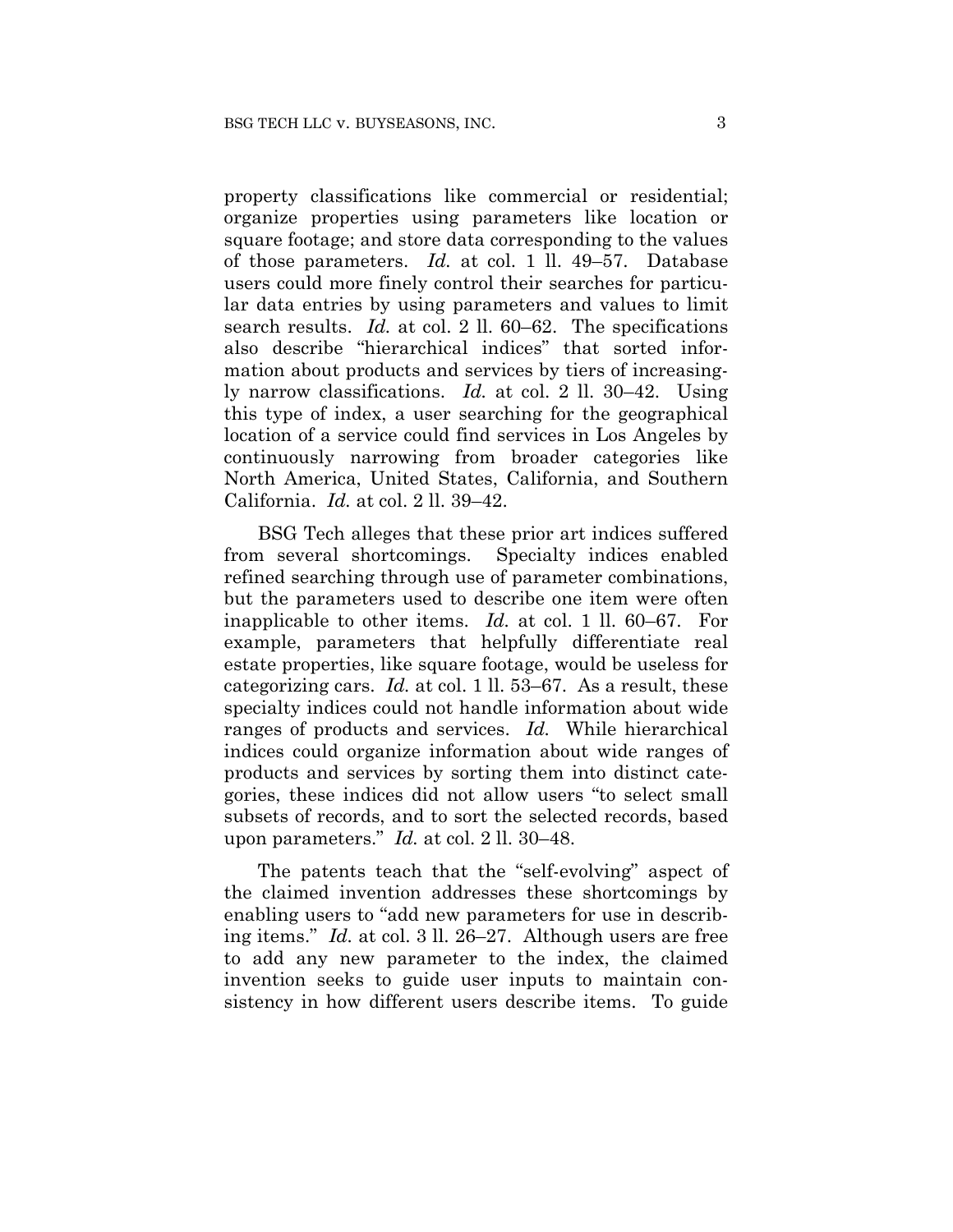users, the system provides them with information about parameters and values that previous users chose when describing similar items. *Id.* at col. 5 ll. 21–25. For instance, a user inputting information about a car could be presented with historical usage information showing that prior users commonly described car items using year, model, and price parameters. The usage information would include information about the relative frequency at which various parameters or values were used. *Id.* at col. 5 ll. 25–30.

The claims at issue are directed toward systems and methods of indexing that combine some or all of these features. In the Eastern District of Texas, BSG Tech sued BuySeasons for infringement of the '699, '294, and '652 patents. BSG Tech asserted four claims from the '699 patent. Claim 1 recites:

A method of indexing and retrieving data being posted by a plurality of users to a wide area network, comprising:

providing the users with a mechanism for posting the data as parametized items;

providing the users with listings of previously used parameters and previously used values for use in posting the data;

providing the users with summary comparison usage information corresponding to the previously used parameters and values for use in posting the data; and

providing subsequent users with the listings of previously used parameters and values, and corresponding summary comparison usage information for use in searching the network for an item of interest.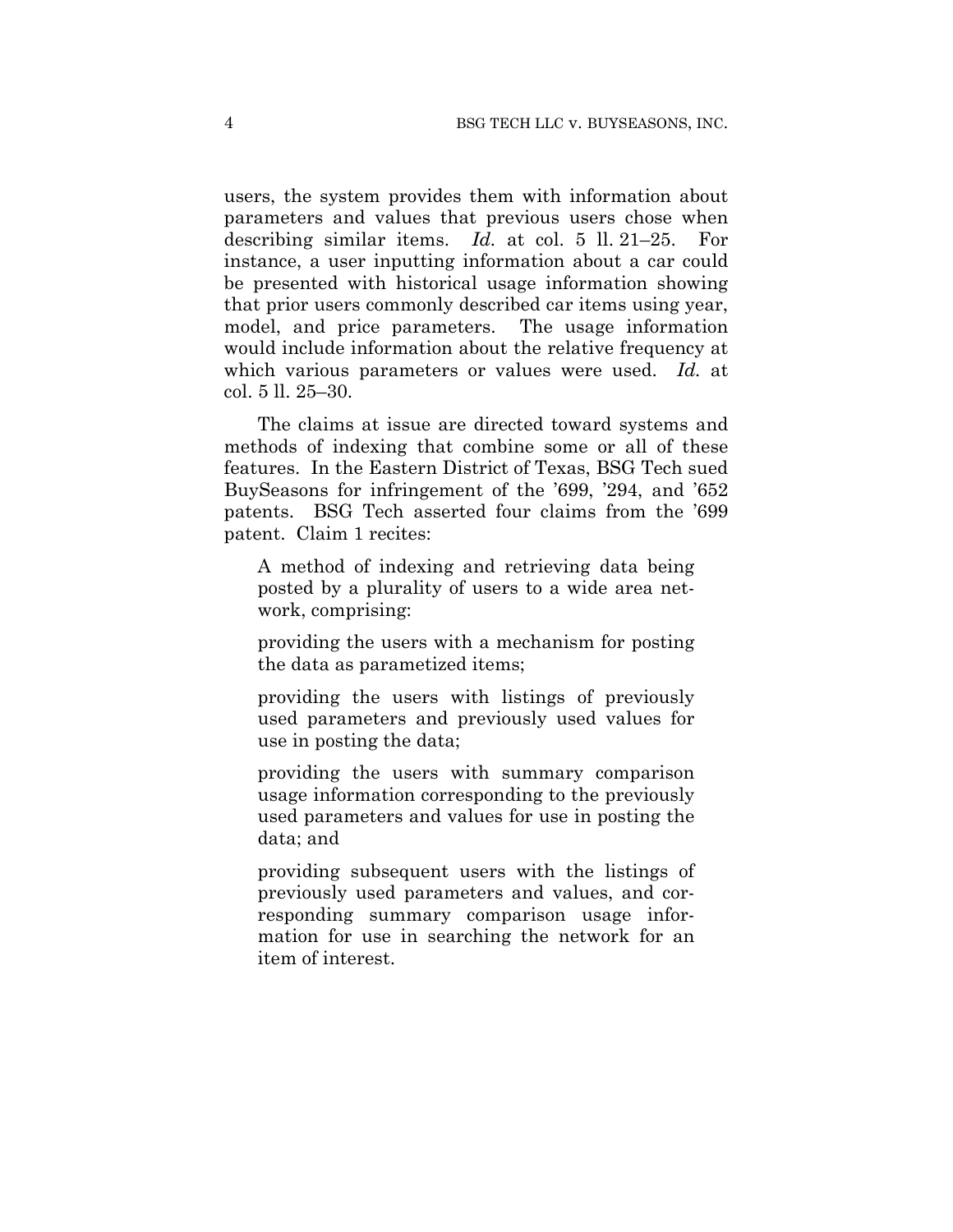'699 patent col. 10 l. 64–col. 11 l. 10. Claims 2, 3, and 4 depend from claim 1 and further require, respectively, the user to add a new parameter, the user to add a new value, and providing the user with a classification system for use in posting data. *Id.* at col. 11 l. 11–col. 12 l. 4.

BSG Tech also asserted claims 10 and 11 of the '294 patent. Claim 10 recites:

A method of indexing an item on a database, comprising:

providing the database with a structure having a plurality of item classifications, parameters, and values, wherein individual parameters are independently related to individual item classifications, and individual values are independently related to individual parameters;

guiding the user in selecting a specific item classification for the item from the plurality of item classifications;

storing the item on the database as a plurality of user-selected item classification/parameter value combinations; and

guiding the user in selecting at least one of (a) the parameters of the combinations by displaying relative historical usage information for a plurality of parameters previously used by other users, and (b) the values of the combinations by displaying relative historical usage information for a plurality of values previously used by other users.

'294 patent col. 11 ll. 38–56. Claim 11 depends from claim 10 and further requires guiding the user by displaying relative historical usage information about previously used parameters and values with respect to a specific item classification. *Id.* at col. 11 l. 57–col. 12 l. 8.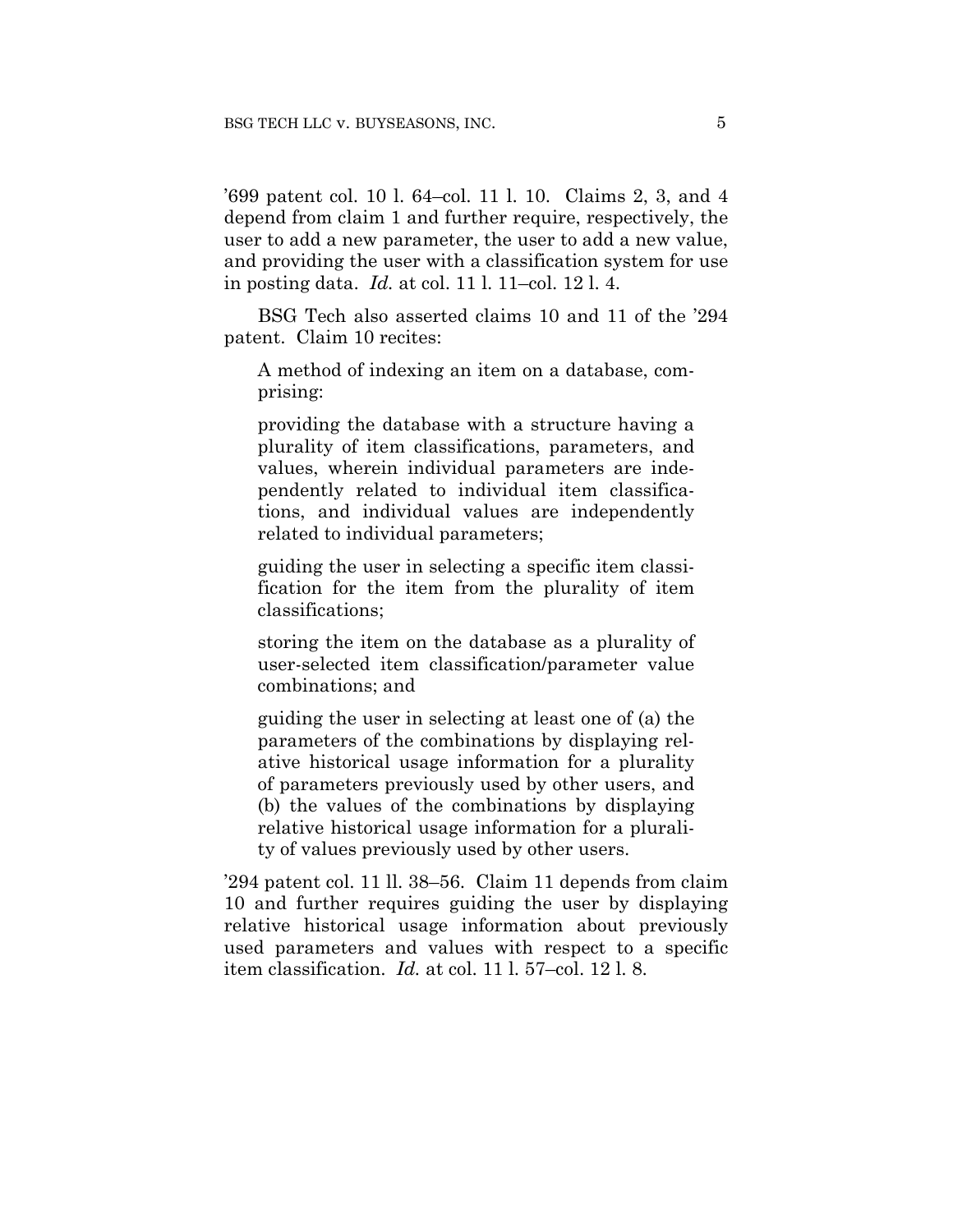Last, BSG Tech asserted claim 9 of the '652 patent. Although similar to the other asserted claims, claim 9 covers a database system and recites a further limitation requiring that "end users can add additional parameters without modifying the predefined structure of the database." '652 patent col. 18 ll. 33–45.

BuySeasons moved to dismiss for failure to state a claim, arguing that all the asserted claims are drawn to patent-ineligible subject matter. After converting BuySeasons's motion to dismiss into a motion for summary judgment and accepting BSG Tech's proposed claim constructions for purposes of the motion, the district court granted BuySeasons's motion. The district court concluded that the asserted claims "are directed to the abstract idea of considering historical usage information while inputting data" and lack an inventive concept sufficient to transform them into patent-eligible subject matter. J.A. 6.

BSG Tech appeals. We have jurisdiction under 28 U.S.C. § 1295(a)(1).

#### II

We review a grant of summary judgment under the law of the regional circuit. *Enfish, LLC v. Microsoft Corp.*, 822 F.3d 1327, 1334 (Fed. Cir. 2016). The Fifth Circuit reviews grants of summary judgment de novo. *Triple Tee Golf, Inc. v. Nike, Inc.*, 485 F.3d 253, 261 (5th Cir. 2007). "Summary judgment is appropriate when the pleadings, affidavits, and other summary judgment evidence show that no genuine issue of material fact exists and the moving party is entitled to judgment as a matter of law." *Id.*

The only issue in this appeal is whether the asserted claims are patent eligible under 35 U.S.C. § 101, which we review de novo. *Enfish*, 822 F.3d at 1334.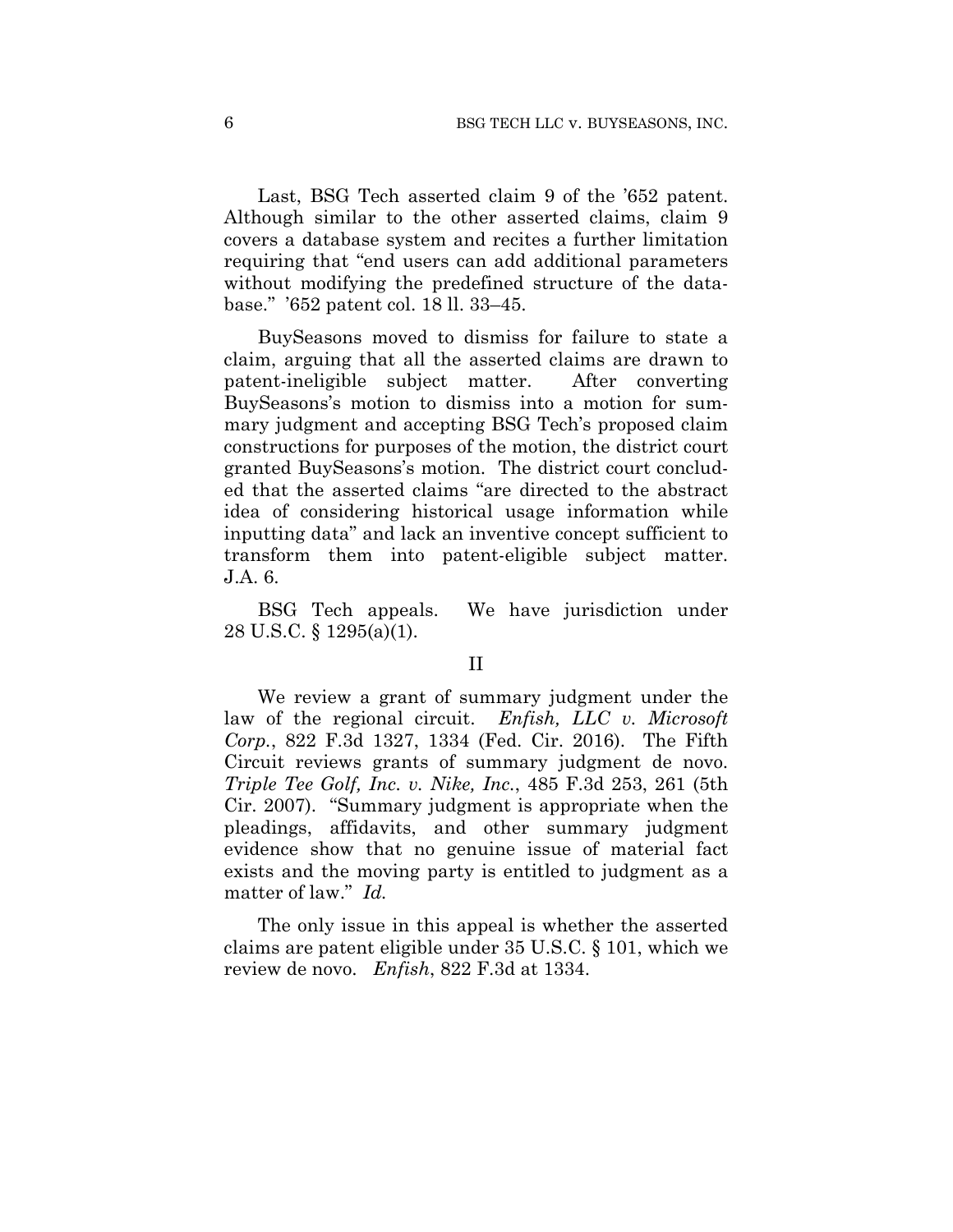Section 101 provides that a patent may be obtained for "any new and useful process, machine, manufacture, or composition of matter, or any new and useful improvement thereof." This provision contains an implicit exception that "[l]aws of nature, natural phenomena, and abstract ideas are not patentable." *Ass'n for Molecular Pathology v. Myriad Genetics, Inc.*, 569 U.S. 576, 589 (2013) (quoting *Mayo Collaborative Servs. v. Prometheus Labs., Inc.*, 566 U.S. 66, 70 (2012)). We determine whether a claim covers ineligible subject matter under § 101 through a two-step test. *Alice Corp. v. CLS Bank Int'l*, 134 S. Ct. 2347, 2355 (2014). At step one, we "determine whether the claims at issue are directed to one of those patent-ineligible concepts." *Id.* If so, we consider at step two whether the elements of each claim, both individually and as an ordered combination, "'transform the nature of the claim' into a patent-eligible application." *Id.* (quoting *Mayo*, 566 U.S. at 78).

#### A

The Supreme Court has held that "fundamental . . . practice[s] long prevalent in our system of commerce" are abstract ideas. *Alice*, 134 S. Ct. at 2356. Similarly, we view well-established "methods of organizing human activity" as abstract. *In re TLI Commc'ns LLC Patent Litig.*, 823 F.3d 607, 613 (Fed. Cir. 2016). If a claimed invention only performs an abstract idea on a generic computer, the invention is directed to an abstract idea at step one. *Alice*, 134 S. Ct. at 2355–57. Software, however, "can make non-abstract improvements to computer technology just as hardware improvements can." *Enfish*, 822 F.3d at 1335. We must, therefore, consider whether the "focus of the claims" is on a "specific asserted improvement in computer capabilities . . . , or, instead, on a process that qualifies as an 'abstract idea' for which computers are invoked merely as a tool." *Id.* at 1336.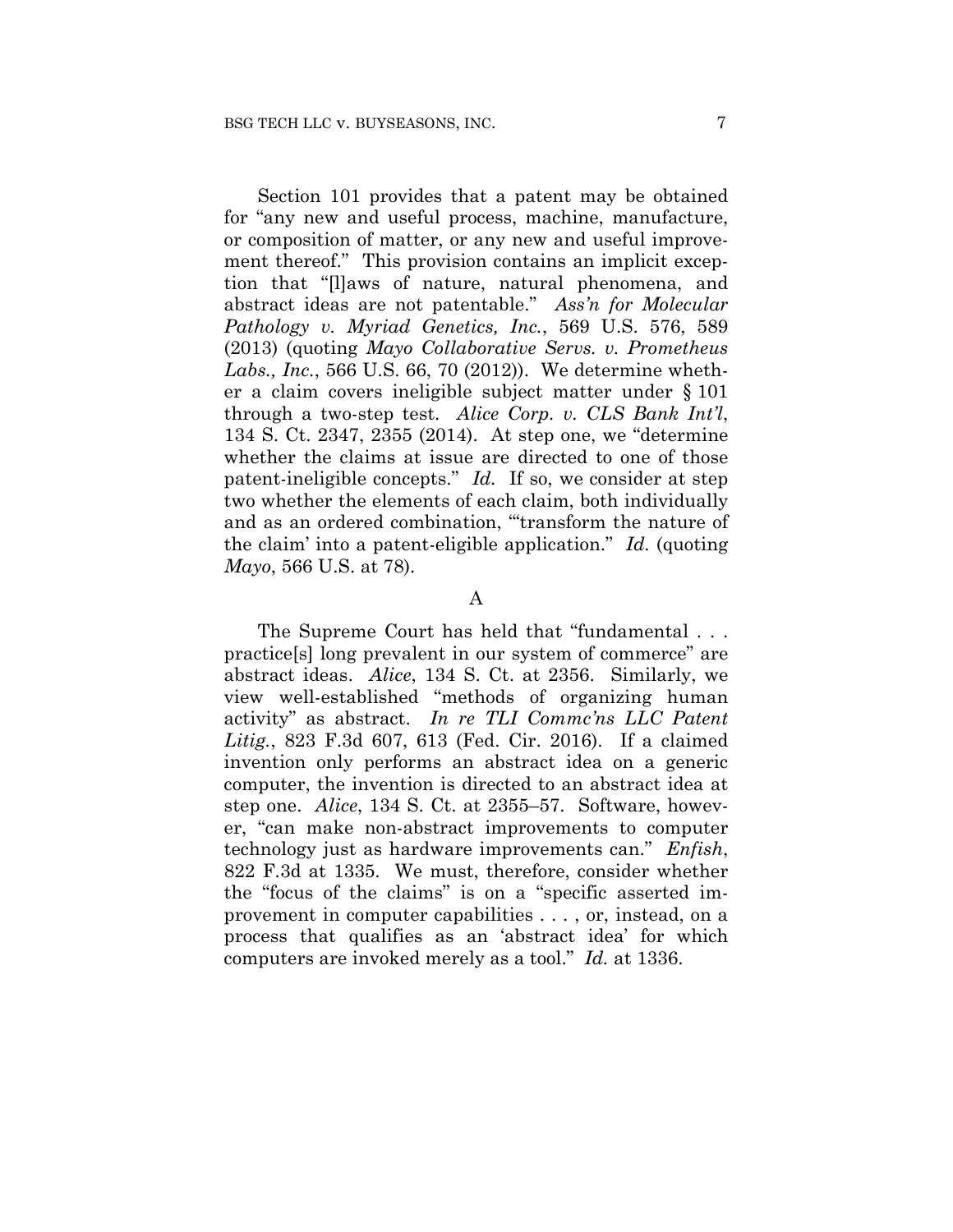We agree with the district court that the asserted claims are directed to the abstract idea of considering historical usage information while inputting data. This is clearest for the four asserted claims of the '699 patent. Claim 1 of the '699 patent recites a method of indexing wherein a user adds data to a database using "a mechanism for posting the data as parametized items" after receiving "summary comparison usage information" about parameters and values selected by prior users. '699 patent col. 10 l. 64–col. 11 l. 10. BSG Tech does not purport to have invented database structures that allow database users to input item data as a series of parameters and values. The '699 specification makes clear that such databases predate the claimed invention. *Id.* at col. 1 l. 21–col. 3 l. 23, col. 10 ll. 42–46. Rather, the claim's "focus" is guiding database users by presenting summary comparison information to users before they input data. Id. at col. 3 ll. 36–51. This is not a method "necessarily rooted in computer technology in order to overcome a problem specifically arising in the realm of" wide access databases. *DDR Holdings, LLC v. Hotels.com, L.P.*, 773 F.3d 1245, 1257 (Fed. Cir. 2014). It amounts to having users consider previous item descriptions before they describe items to achieve more consistent item descriptions. Whether labeled as a fundamental, long-prevalent practice or a well-established method of organizing activity, this qualifies as an abstract idea. *See also Cyber-Source Corp. v. Retail Decisions, Inc.*, 654 F.3d 1366, 1372–73 (Fed. Cir. 2011) (holding that a claim whose "steps can be performed in the human mind, or by a human using a pen and paper" is directed to an "unpatentable mental process[]").

BSG Tech makes three arguments for why the '699 patent claims are not directed to this abstract idea, none of which are persuasive. First, BSG Tech argues that the '699 patent claims require a specific database structure. The "mechanism for posting the data as parametized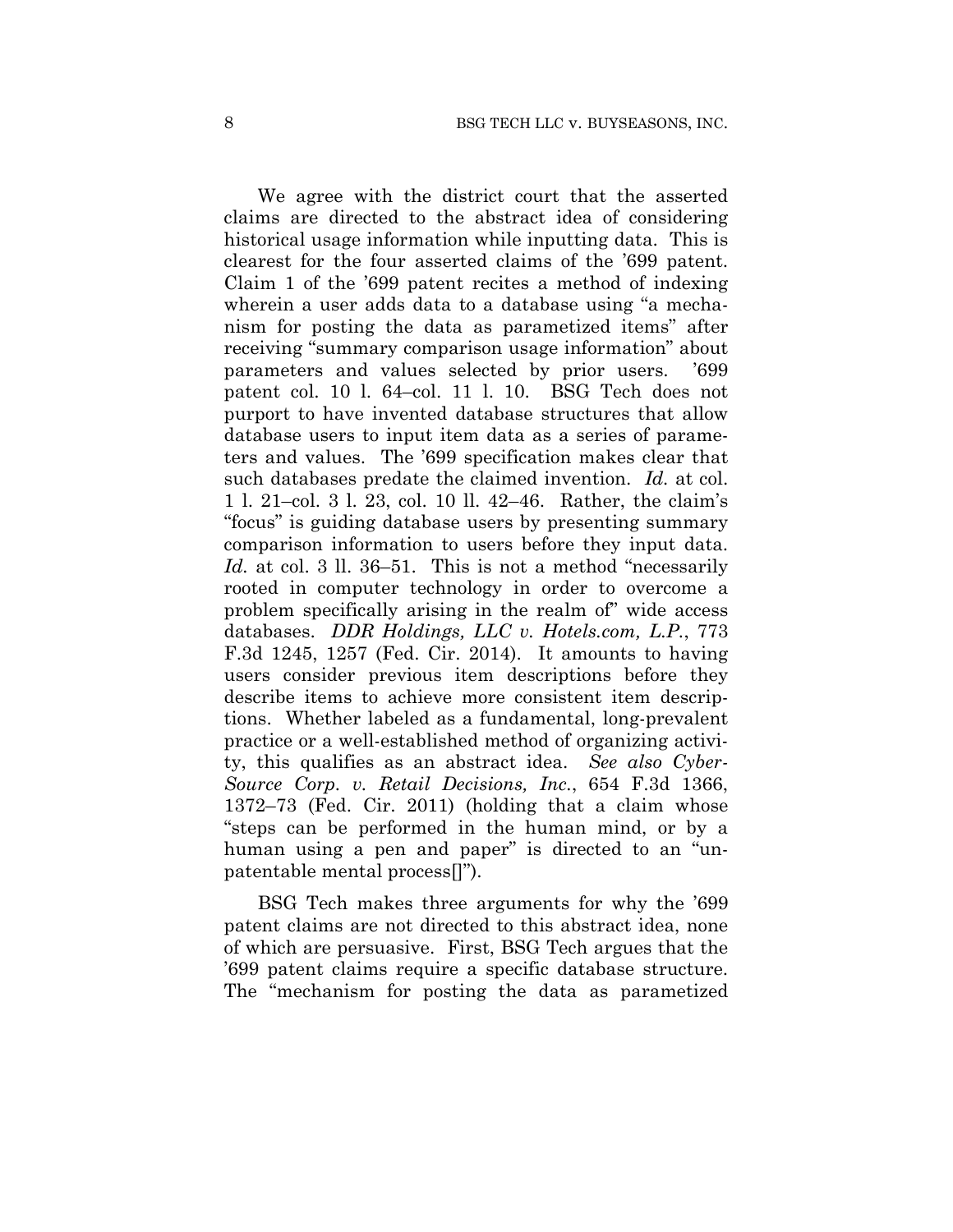items" limitation requires a database that allows users to input data and can store user-input data as classifications, parameters, and values. Some databases do not allow user input or cannot store information in this way. *See* '699 patent col. 1 ll. 22–34. It follows, BSG Tech argues, that the claims cannot be directed to abstract ideas because their limitations are not satisfied by a generic computer.

We have consistently held, however, that claims are not saved from abstraction merely because they recite components more specific than a generic computer. *See TLI Commc'ns*, 823 F.3d at 612–13 (holding claims were directed to an abstract idea despite the claims' recitation of telephone units and servers); *Content Extraction & Transmission LLC v. Wells Fargo Bank, Nat'l Ass'n*, 776 F.3d 1343, 1347 (Fed. Cir. 2014) (holding claims were directed to an abstract idea despite the claims' recitation of a scanner). In *Content Extraction*, we observed that a limitation requiring part of the claimed method to be performed on a scanner merely limited the abstract idea to a particular technological environment. 776 F.3d at 1348. Similarly, in *TLI Communications*, the limitations requiring performance of the claimed method on a telephone unit and server "merely provide[d] a generic environment in which to carry out the abstract idea." 823 F.3d at 611. Here, the recited database structure similarly provides a generic environment in which the claimed method is performed. The '699 specification makes clear that databases allowing users to post parametized items were commonly used at the time of invention. '699 patent col. 1 l. 21–col. 3 l. 23. Thus, the recitation of a database structure slightly more detailed than a generic database does not save the asserted claims at step one.

Second, BSG Tech argues that the '699 patent claims are not directed to an abstract idea because they require users to specifically consider "summary comparison usage information" rather than any type of historical usage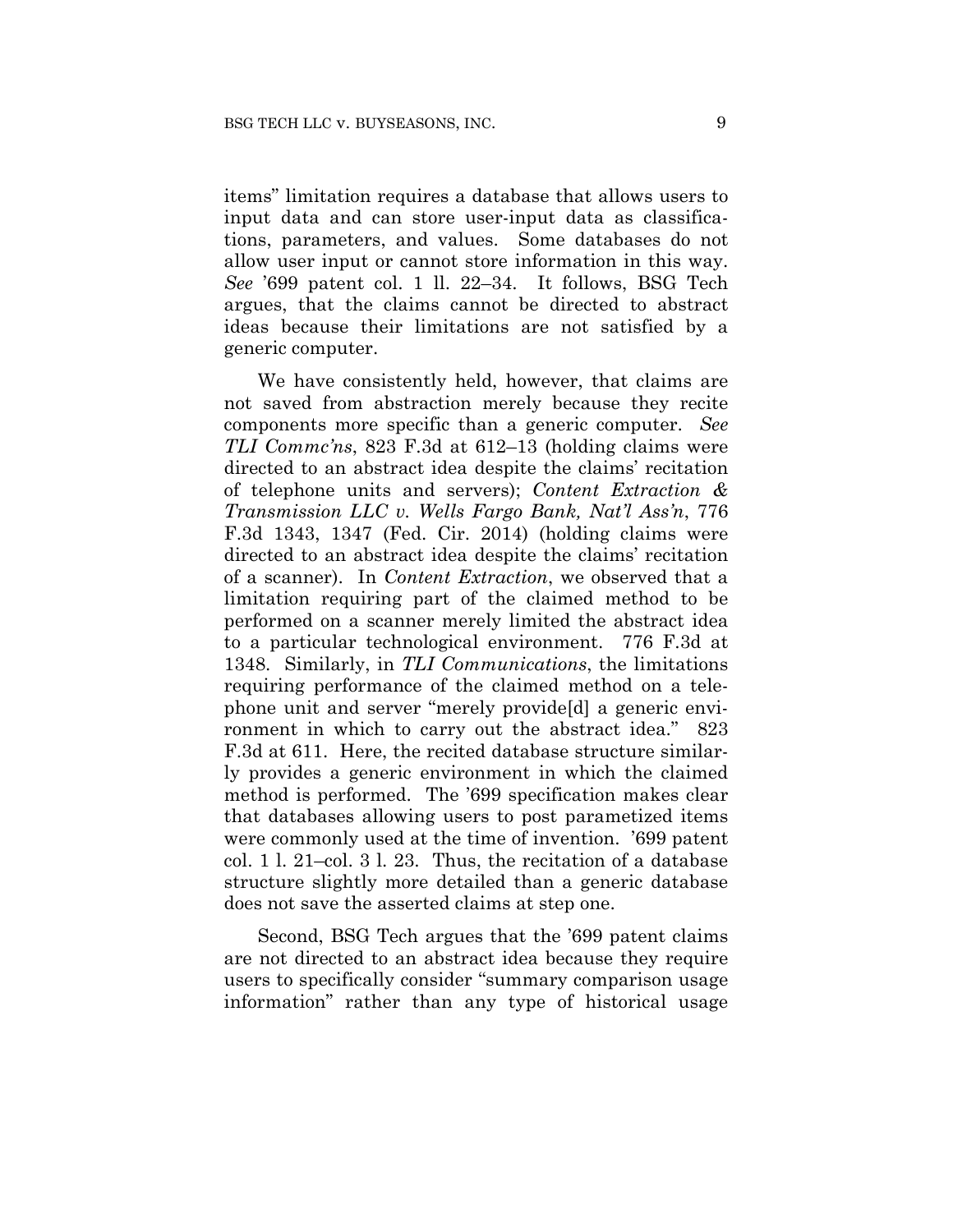information. This argument is unpersuasive. The '699 patent uses the term "summary comparison usage information" very broadly. Its specification states "usage' is employed herein in its broadest possible sense to include information relating to occurrence, absolute or relative frequency, or any other data which indicates the extent of past usage with respect to the various choices." *Id.* at col. 5 ll. 32–36. Therefore, "summary comparison usage information" covers any information concerning the relative frequency at which different parameters and values have been used. This includes side-by-side displays of the absolute number of uses for different parameters or values. *Id.* at col. 5 ll. 58–62. In effect, any historical information about parameter or value usage qualifies as "summary comparison usage information" if it is presented alongside information about one or more other parameters or values.

Moreover, regardless of how narrow "summary comparison usage information" may be relative to the category of "historical usage information," this does not affect whether the claims are directed to an abstract idea at *Alice*'s step one. In BSG Tech's view, a claim is not directed to an abstract idea so long as it recites limitations that render it narrower than that abstract idea. While "we must be careful to avoid oversimplifying the claims" in determining whether they are directed to an abstract idea, *TLI Commc'ns*, 823 F.3d at 611, we have never suggested that such minimal narrowing, by itself, satisfies *Alice*'s test. In *Content Extraction*, for example, we determined that the claimed methods were directed, in part, to the abstract idea of "collecting data," even though the claims specifically concerned data from "hard copy documents" collected by an "automated digitizing unit." 776 F.3d at 1345, 1347. Similarly, in *Two-Way Media Ltd. v. Comcast Cable Communications, LLC*, 874 F.3d 1329 (Fed. Cir. 2017), we determined that a claimed method was directed, in part, to the abstract idea of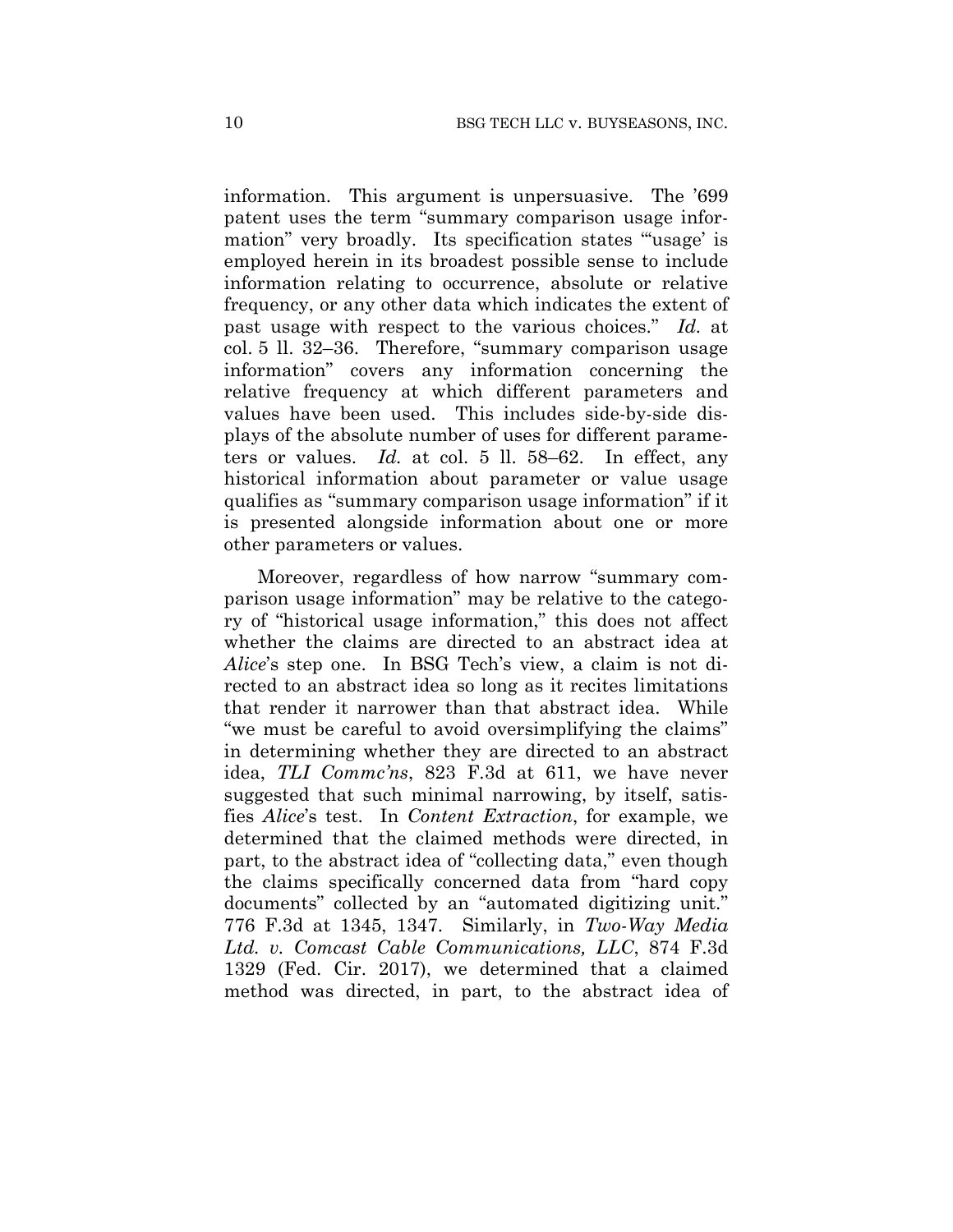1

"sending information," even though the claim specifically concerned "audio/and or visual information" transmitted over a communications network. *Id.* at 1334, 1337–38. These cases reflect that a claim is not patent eligible merely because it applies an abstract idea in a narrow way. For an application of an abstract idea to satisfy step one, the claim's focus must be something other than the abstract idea itself.1

Third, BSG Tech insists that its claims focus on a non-abstract improvement in database functionality. It argues that the claimed invention improves the quality of information added to the database and the organization of information in the database. These improvements result from guiding users' selection of classifications, parameters, and values through displays of summary comparison usage information. The historical information "encourages users to be consistent in selecting parameters for both entering and searching data." '699 patent col. 3 ll. 43–45. As a result, the claimed invention "allows users to quickly and efficiently access hundreds of thousands or even millions of records, and still find only those few records that are relevant." *Id.* at col. 10 ll. 46–48.

These benefits, however, are not improvements to database functionality. Instead, they are benefits that

<sup>&</sup>lt;sup>1</sup> For this reason, whether dependent claims 2–4 of the '699 patent are directed to an abstract idea at step one depends upon whether independent claim 1 is directed to an abstract idea. The dependent claims' additional limitations require the user to add certain types of information to the database or require providing the user with a classification system to post data. '699 patent col. 11 l. 11–col. 12 l. 4. Although these claims cover a narrower range of data input than claim 1, the claims' focus remains on the abstract idea of considering historical usage information while inputting data.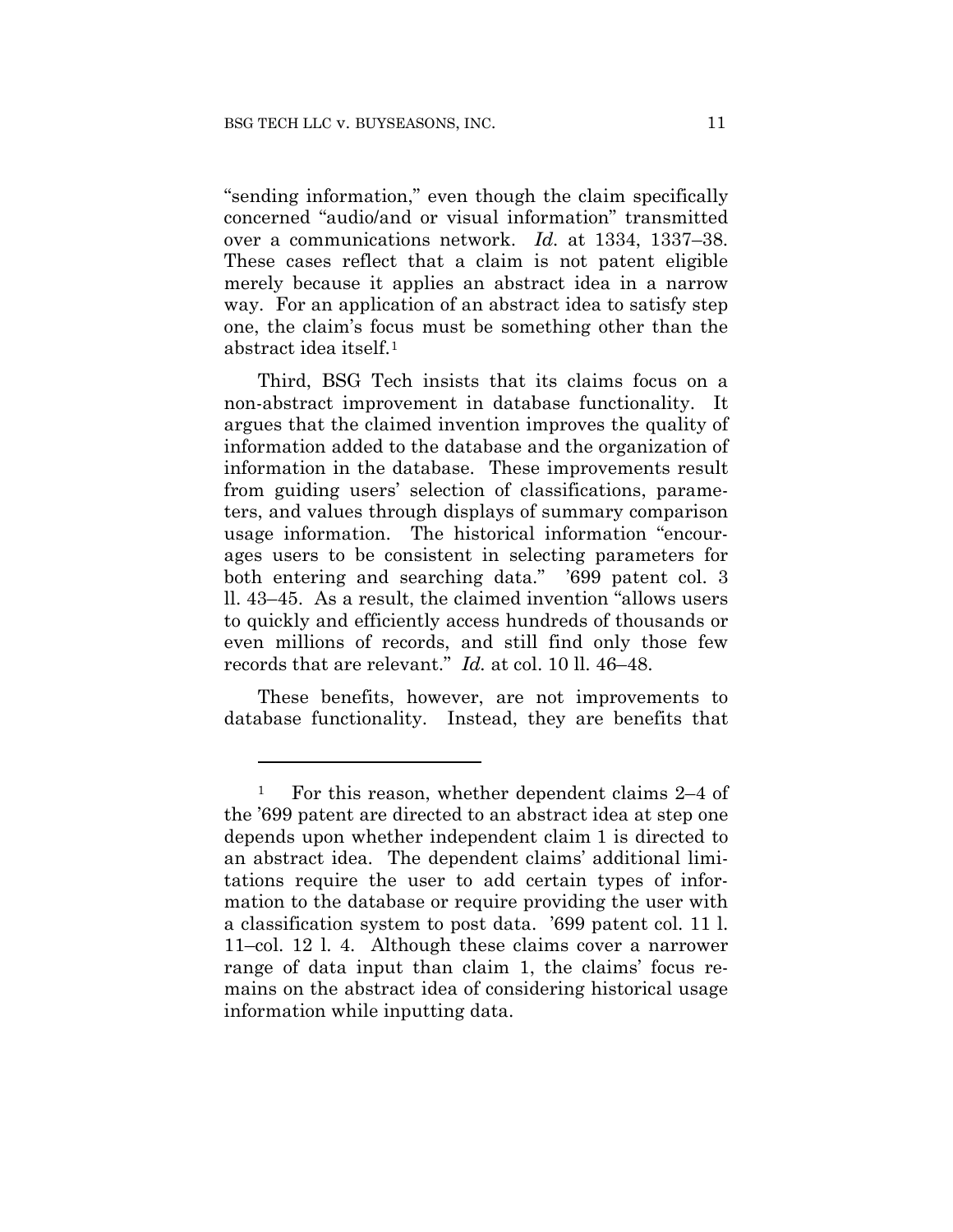flow from performing an abstract idea in conjunction with a well-known database structure. A review of our prior cases identifying claims directed to non-abstract improvements in computer functionality makes this clear. In *Enfish*, we determined that claims related to a database structure were not abstract because their focus included a new "self-referential table [that] functions differently than conventional database structures." 822 F.3d at 1337. The self-referential table enabled programmers to construct databases in new ways that required less modeling and configuring of various tables prior to launch. *Id.* at 1333. We expressly distinguished this kind of improvement in computer functionality from the performance of "economic or other tasks for which a computer is used in its ordinary capacity." *Id.* at 1336. Similarly, in *Visual Memory LLC v. NVIDIA Corp.*, 867 F.3d 1253 (Fed. Cir. 2017), we determined that the claims at issue were directed to an "improved memory system" that configured operational characteristics of a computer's cache memory based on the type of processor connected to the memory system. *Id.* at 1261. Depending on the processor type, the invention's memory caches could adjust their function, which allowed the claimed invention to accommodate different types of processors without compromising performance. *Id.* at 1256–57, 1259. Both *Enfish* and *Visual Memory* concerned claims that focused on improved ways in which systems store and access data.

Here, the focus of BSG Tech's claims is unrelated to how databases function. Under the claimed methods, information inputted by users into a database is stored and organized in the same manner as information inputted into conventional databases capable of indexing data as classifications, parameters, and values. The claims do not recite any improvement to the way in which such databases store or organize information analogous to the self-referential table in *Enfish* or the adaptable memory caches in *Visual Memory*. While the presentation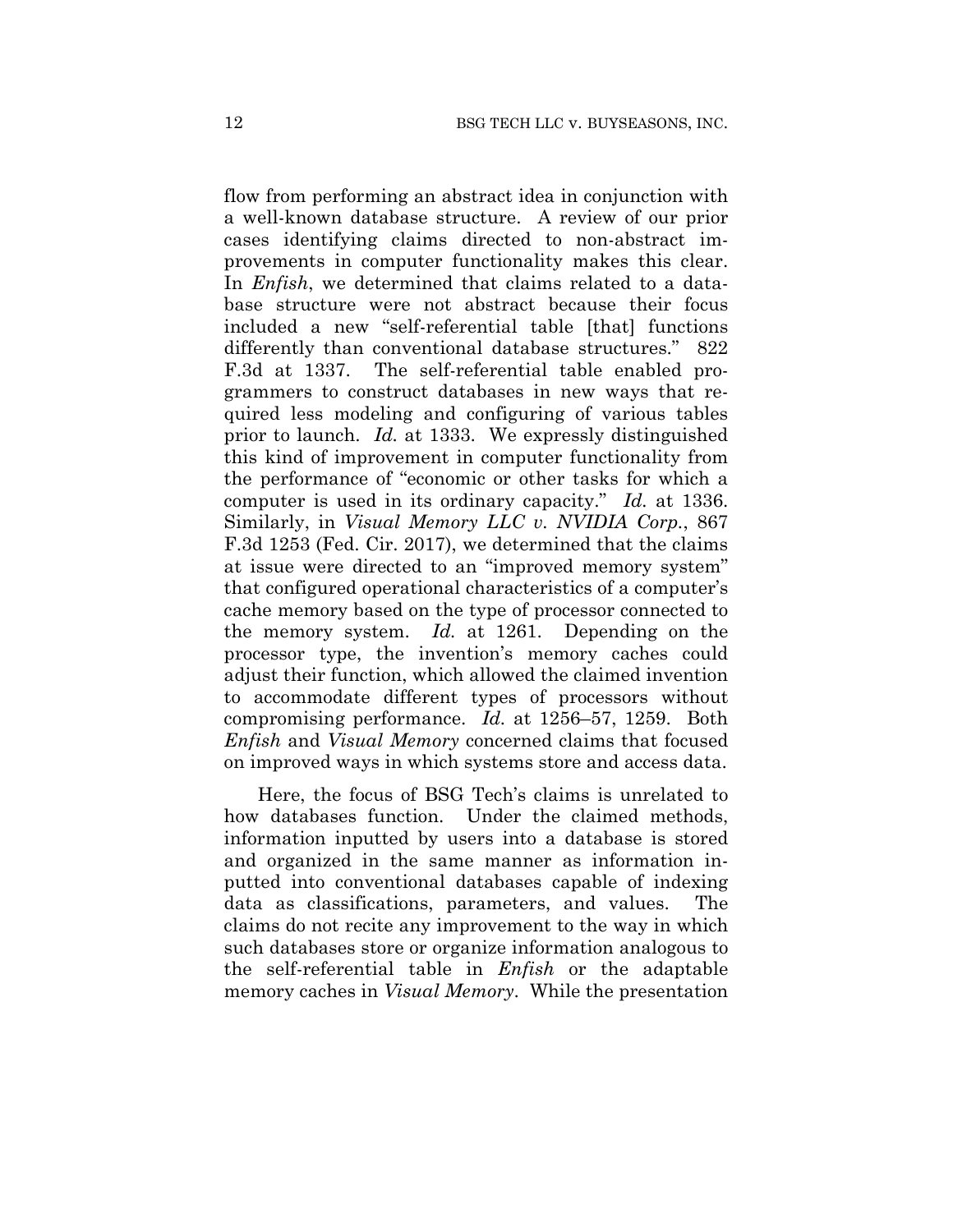of summary comparison usage information to users improves the quality of the information added to the database, an improvement to the information stored by a database is not equivalent to an improvement in the database's functionality. BSG Tech's claimed invention results in better user input, but the database serves in its "ordinary capacity" of storing the resulting information. *Enfish*, 822 F.3d at 1336. Thus, at step one, the '699 patent claims are directed to the abstract idea of having users consider historical usage information while inputting data.

The foregoing analysis applies with equal force to claims 10 and 11 of the '294 patent. These claims also recite methods of indexing items in a database. For purposes of *Alice* step one, the '294 patent claims' recitation of a "database with a structure having a plurality of item classifications, parameters, and values" that can store "user-selected item classification/parameter value combinations," '294 patent col. 11 ll. 40–50, is equivalent to the '699 patent claims' recitation of "a mechanism for posting the data as parametized items." This conventional database structure similarly serves as a generic environment in which an abstract idea is carried out. *See TLI Commc'ns*, 823 F.3d at 611. Additionally, the step of the '294 patent claims that requires guiding users by displaying "relative historical usage information," '294 patent col. 11 ll. 50–56, is not materially different than the '699 patent's requirement that users be guided with "summary comparison usage information." BSG Tech does not point to any other features of the '294 patent claims that could support their eligibility at step one.

Finally, BSG Tech makes several arguments that are specific to claim 9 of the '652 patent. Unlike the method claims of the '699 and '294 patents, claim 9 of the '652 patent claims a database system. Nonetheless, it is similarly directed to the same abstract idea of considering historical usage information while inputting data. Like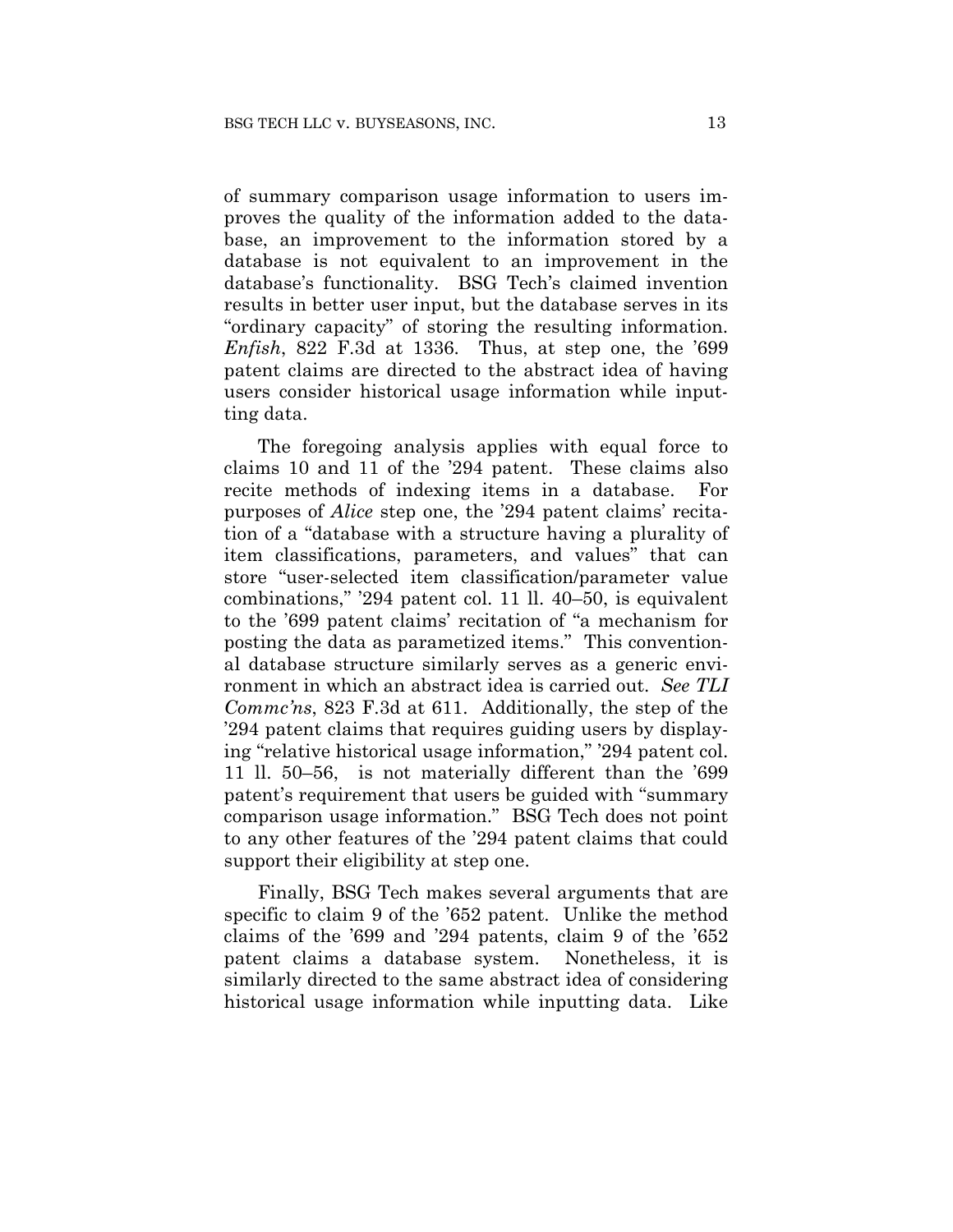the '294 patent claims, it requires a database structure that is capable of storing information about items as combinations of classifications, parameters, and values. '652 patent col. 18 ll. 33–45. And like the '699 patent claims, it requires guiding users by displaying "summary comparison usage information." *Id.* Claim 9's only distinguishing feature is a limitation requiring that database users "can add additional parameters without modifying the predefined structure of the database." *Id.*

BSG Tech argues that this latter limitation provides an independent reason that claim 9 of the '652 patent is not directed to an abstract idea. According to BSG Tech, this limitation further differentiates the claimed invention from generic databases because it recites a database that is not structurally modified when users add new parameters. As discussed previously, however, merely reciting components more specific than a generic computer does not preclude a claim from being directed to an abstract idea. *See TLI Commc'ns*, 823 F.3d at 611.

To the extent that BSG Tech argues that this limitation constitutes an improvement in computer functionality similar to the self-referential table in *Enfish*, there is no support for such an assertion. The '652 patent specification says nothing about how to construct a database structure that is not modified by the addition of new parameters. This suggests that this feature of the claimed system is not claim 9's focus. Relatedly, nothing in the specification suggests that conventional databases required structural modifications to add new parameters, or explains how maintaining the same structure would improve database functionality relative to structures that change with the addition of new parameters.

Further, BSG Tech argues that claim 9 covers an improved database system with higher quality information and better information organization. But BSG Tech alleges that the '699 and '294 patent claims achieve the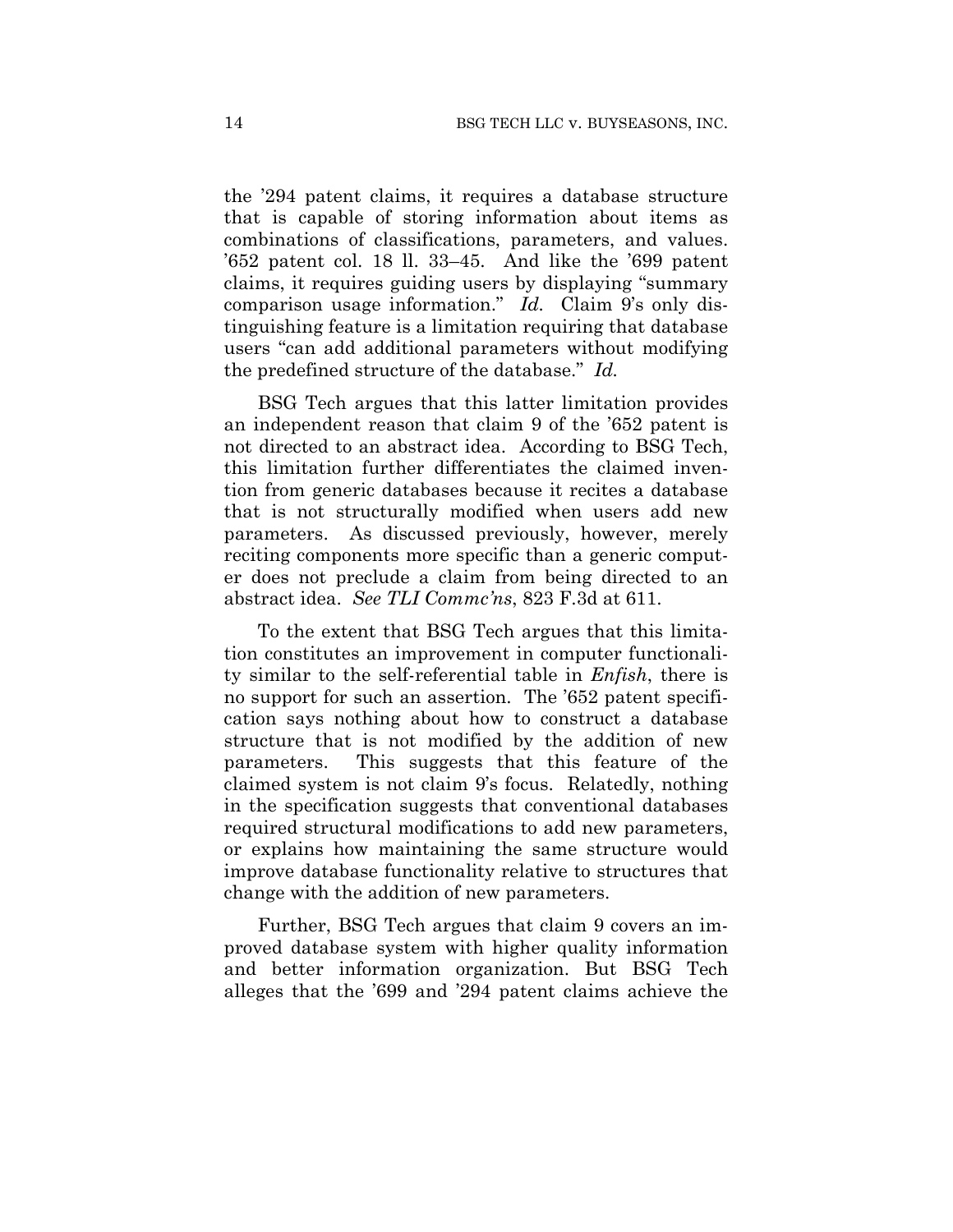same benefits. The '699 and '294 patent claims do not require that additional parameters can be added to a database without modifying its structure. Accordingly, claim 9's benefits are similarly attributable to users considering historical usage information while inputting data. In short, we conclude that claim 9's limitation that users can add additional parameters without modifying the predefined structure of the database does not constitute an improvement in database functionality.

B

At step two, if claims are directed to a patentineligible concept, "we consider the elements of each claim both individually and 'as an ordered combination' to determine whether the additional elements 'transform the nature of the claim' into a patent-eligible application." *Alice*, 134 S. Ct. at 2355 (quoting *Mayo*, 566 U.S. at 78– 79). These transformative elements must supply an "inventive concept" that ensures the patent amounts to "significantly more than a patent upon the [ineligible concept] itself." *Id.* (quoting *Mayo*, 566 U.S. at 72–73) (alteration in original). Claim limitations that recite "conventional, routine and well understood applications in the art" are insufficient to "supply an inventive concept." *Ariosa Diagnostics, Inc. v. Sequenom, Inc.*, 788 F.3d 1371, 1378 (Fed. Cir. 2015).

Whether a combination of claim limitations supplies an inventive concept that renders a claim "significantly more" than an abstract idea to which it is directed is a question of law. Underlying factual determinations may inform this legal determination. *See Berkheimer v. HP Inc.*, 881 F.3d 1360, 1368 (Fed. Cir. 2018). We have recently held that whether a claim limitation or combination of limitations is well-understood, routine, and conventional is a factual question. *Id.* Accordingly, in cases where the only issue at step two is whether claim limitations are well-understood, routine, and conventional, a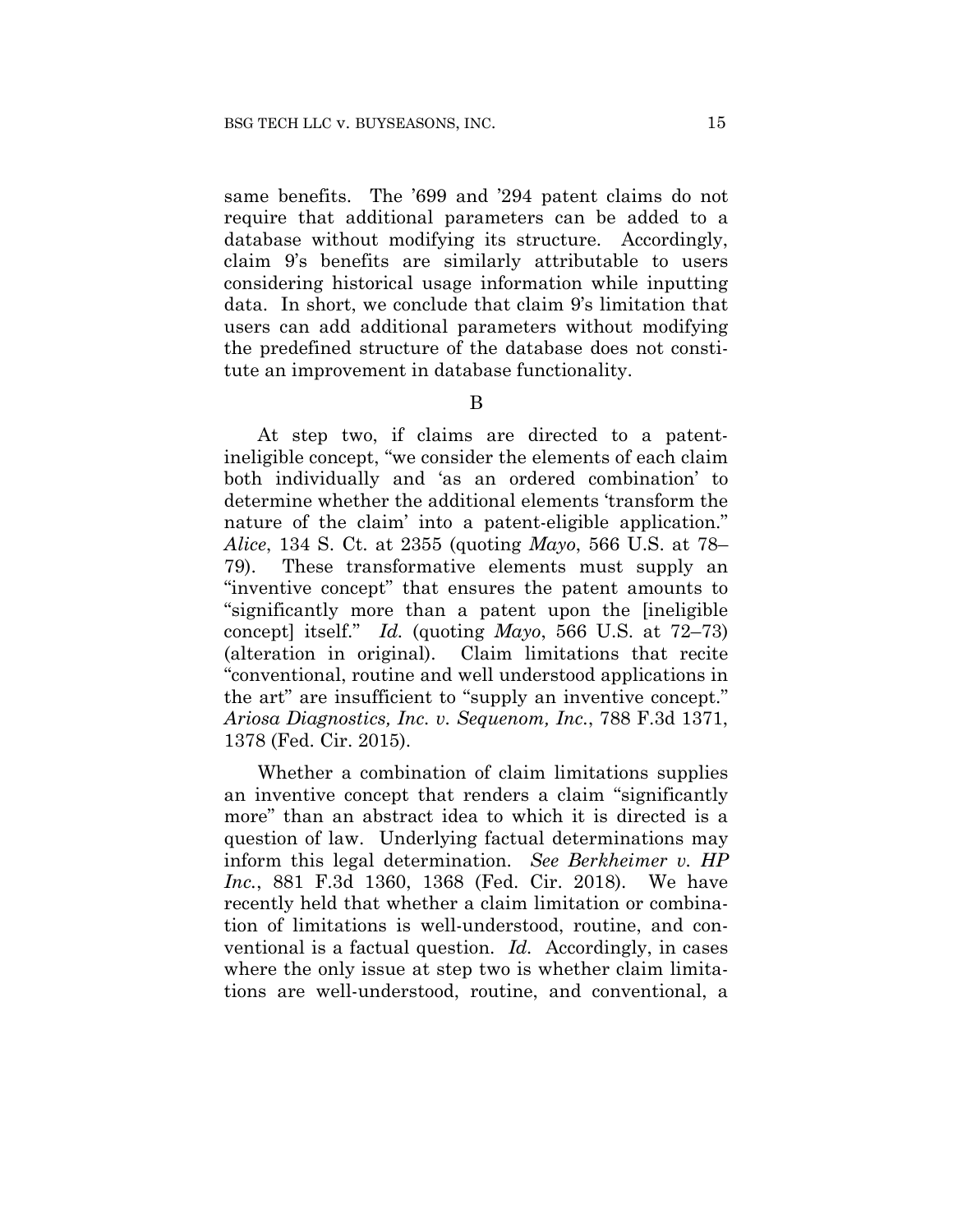genuine dispute over that issue will preclude summary judgment that a claim is ineligible under § 101. This was the case for some of the claims at issue in *Berkheimer*. In that case, certain claims recited non-abstract features of a digital asset management system that the specification described as unconventional improvements over conventional systems. *Id.* at 1370. While the *Berkheimer* defendant argued those features were conventional, there was a genuine issue of material fact in that case. *Id.*  Under those circumstances, summary judgment was inappropriate. *Id.*

This case is different. BSG Tech points to the '699, '294, and '652 patent specifications to argue that the asserted claims recite unconventional features that provide benefits over conventional prior art databases. But the relevant inquiry is not whether the claimed invention as a whole is unconventional or non-routine. At step two, we "search for an 'inventive concept' . . . that is 'sufficient to ensure that the patent in practice amounts to significantly more than a patent upon the [ineligible concept] itself.'" *Alice*, 134 S. Ct. at 2355 (internal quotation marks omitted) (quoting *Mayo*, 566 U.S. at 72–73). After identifying an ineligible concept at step one, we ask at step two "[w]hat else is there in the claims before us?" *Mayo*, 566 U.S. at 78.

It has been clear since *Alice* that a claimed invention's use of the ineligible concept to which it is directed cannot supply the inventive concept that renders the invention "significantly more" than that ineligible concept. In *Alice*, the Supreme Court held that claims directed to a computer-implemented scheme for mitigating settlement risks claimed a patent-ineligible abstract idea. 134 S. Ct. at 2352, 2355–56. Some of the claims at issue covered computer systems configured to mitigate risks through various financial transactions. *Id.* After determining that those claims were directed to the abstract idea of intermediated settlement, the Court considered whether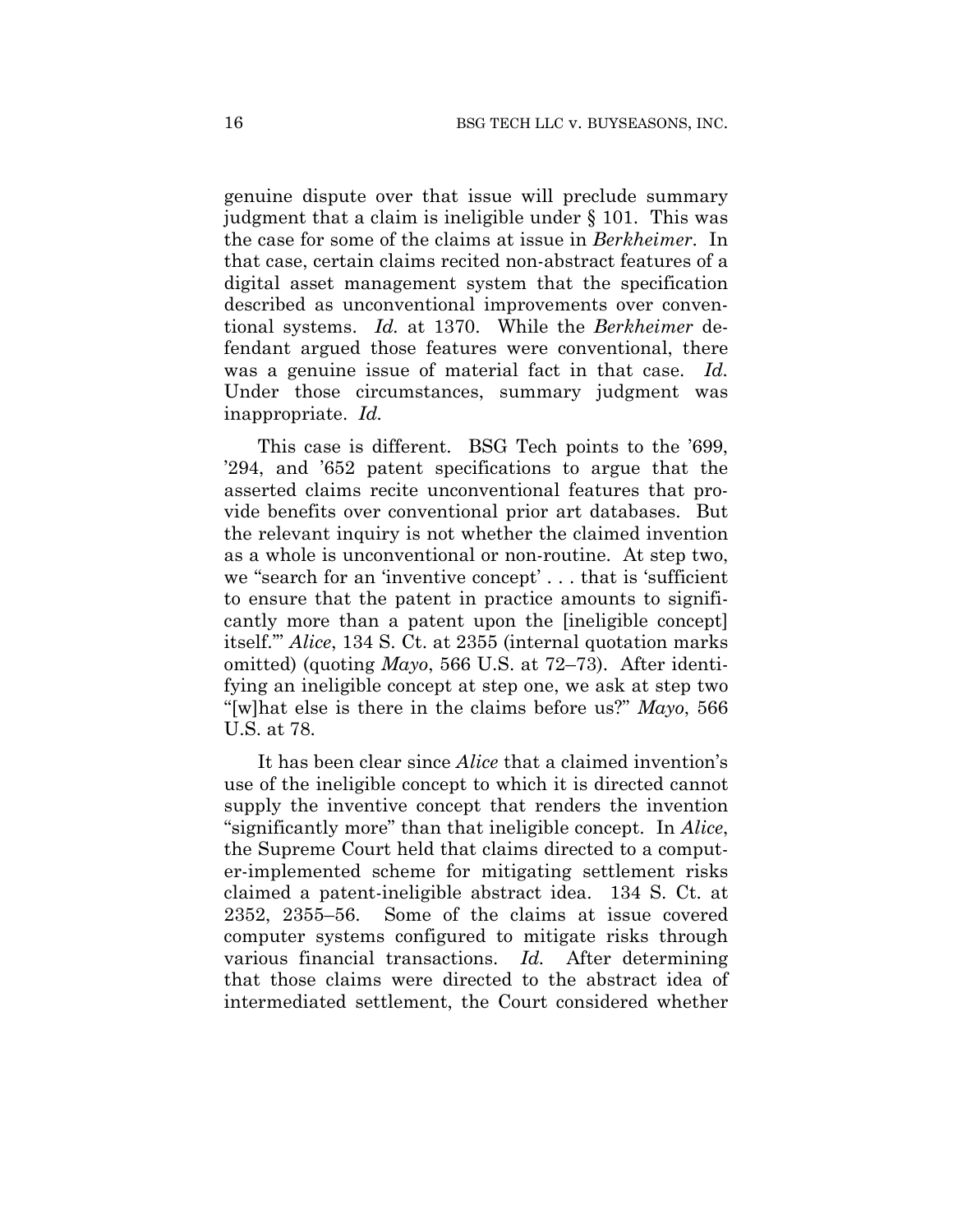the recitation of a generic computer added "significantly more" to the claims. *Id.* at 2357. Critically, the Court did not consider whether it was well-understood, routine, and conventional to execute the claimed intermediated settlement method on a generic computer. Instead, the Court only assessed whether the claim limitations other than the invention's use of the ineligible concept to which it was directed were well-understood, routine and conventional. *Id.* at 2359–60.

Our precedent has consistently employed this same approach. If a claim's only "inventive concept" is the application of an abstract idea using conventional and well-understood techniques, the claim has not been transformed into a patent-eligible application of an abstract idea. *See, e.g., Berkheimer*, 881 F.3d at 1370 (holding claims lacked an inventive concept because they "amount to no more than performing the abstract idea of parsing and comparing data with conventional computer components"); *Affinity Labs of Tex., LLC v. DIRECTV, LLC*, 838 F.3d 1253, 1262 (Fed. Cir. 2016) (holding a claim lacked an inventive concept because it "simply recites the use of generic features . . . as well as routine functions . . . to implement the underlying idea"); *cf. Ariosa*, 788 F.3d at 1379–80 (rejecting the argument that a newly discovered natural phenomenon can supply an inventive concept).

Here, the only alleged unconventional feature of BSG Tech's claims is the requirement that users are guided by summary comparison usage information or relative historical usage information. But this simply restates what we have already determined is an abstract idea. At *Alice* step two, it is irrelevant whether considering historical usage information while inputting data may have been non-routine or unconventional as a factual matter. As a matter of law, narrowing or reformulating an abstract idea does not add "significantly more" to it. *See SAP Am., Inc. v. InvestPic*, LLC, No. 2017-2081, slip op. at 14 (Fed. Cir. Aug. 2, 2018) ("What is needed is an inventive con-